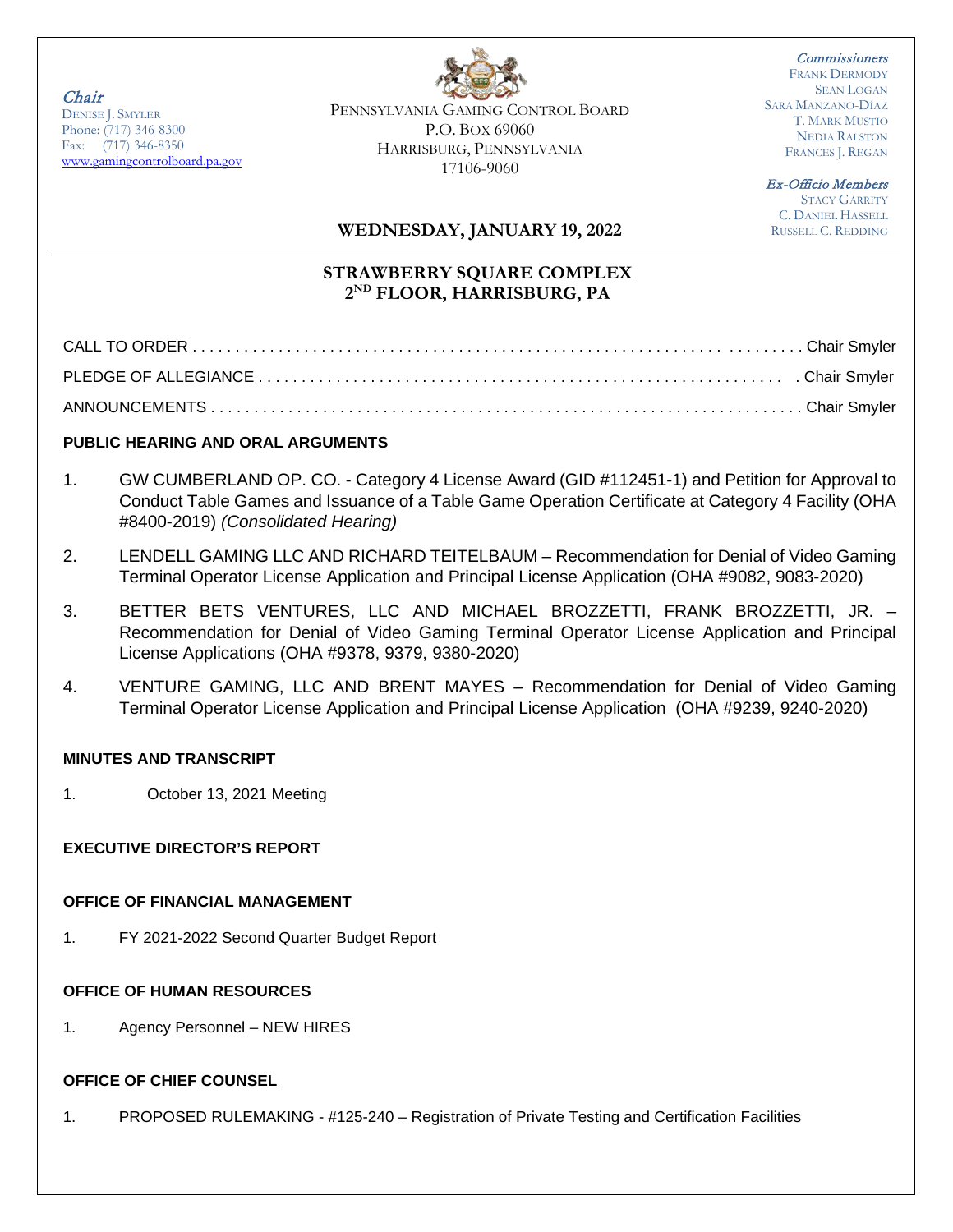January 19, 2022 Board Agenda Page 2

- 2. GW CUMBERLAND OP. CO. Petition for Approval to Conduct Table Games and Issuance of a Table Game Operation Certificate at Category 4 Facility (OHA #8400-2019)
- 3. MOUNTAINVIEW THOROUGHBRED RACING ASSOCIATION, LLC Petition for a Sports Wagering Certificate for Hollywood Casino York (OHA #10131-2021)
- 4. KGM GAMING, LLC Petition Seeking to Secure Gaming Devices at 2944 Samuel Drive, Bensalem, PA (OHA #10151-2021)
- 5. RUSSELL COLLIER- Petition for Early Reapplication of Non-Gaming Employee Registration (OHA #4932-2016)
- 6. WITHDRAWALS AND SURRENDERS Applications, Licenses, Registrations and Certifications
- 7. MICHELLE CAMELUS Recommendation of Denial of Non-Gaming Employee Registration Application (OHA #9921-2021)
- 8. V.S. Petition to Recover Funds Confiscated While on the Self-Exclusion List (9972-2021)
- 9. BERTONY MELEY Placement on the PGCB's Involuntary Exclusion List; (OHA #9854-2021)
- 10. ERICKA RODGERS Placement on the PGCB's Involuntary Exclusion List (OHA #9918-2021)

#### **BUREAU OF LICENSING**

- 1. GW CUMBERLAND OP. CO. Category 4 License (GID #112451-1)
- 2. POINTSBET PENNSYLVANIA, LLC Interactive Gaming Operator License (GID #137463-1)
- 3. POINTSBET PENNSYLVANIA, LLC Sports Wagering Operator License (GID #137463-2)
- 4. FINGENUITY, LLC Interactive Gaming Manufacturer License (GID #131644-1)
- 5. DANDY MINI MART, INC. (TOWANDA) Video Gaming Terminal Establishment License (GID #125749-2)
- 6. C H R CORP. RUTTER'S STORE 41 Conditional Video Gaming Terminal Establishment License (GID #121377-2)
- 7. PRINCIPAL and KEY EMPLOYEE LICENSES
- 8. TEMPORARY PRINCIPAL and KEY EMPLOYEE CREDENTIALS
- 9. GAMING EMPLOYEE OCCUPATION PERMITS and NON-GAMING EMPLOYEE REGISTRATIONS
- 10. WITHDRAWALS Key, Gaming and Non-Gaming Employee Applications
- 11. GAMING SERVICE PROVIDER CERTIFICATIONS Jani-King of Pittsburgh, Inc. (#46686-3) Serfass Construction Co., Inc. (#60454-3) Shufti Pro Limited d/b/a Shufti Pro (#128381-1)
- 12. GAMING SERVICE PROVIDER REGISTRATIONS

#### **OFFICE OF ENFORCEMENT COUNSEL**

- 1. KIYOSHA BACON Suspension of Gaming Employee Occupation Permit (OHA #10096-2021)
- 2. HARLEY GRGURIC Suspension of Non-Gaming Employee Registration; (OHA #10090-2021)
- 3. JAMIL ROANE Suspension of Non-Gaming Employee Registration; (OHA #9963-2021)